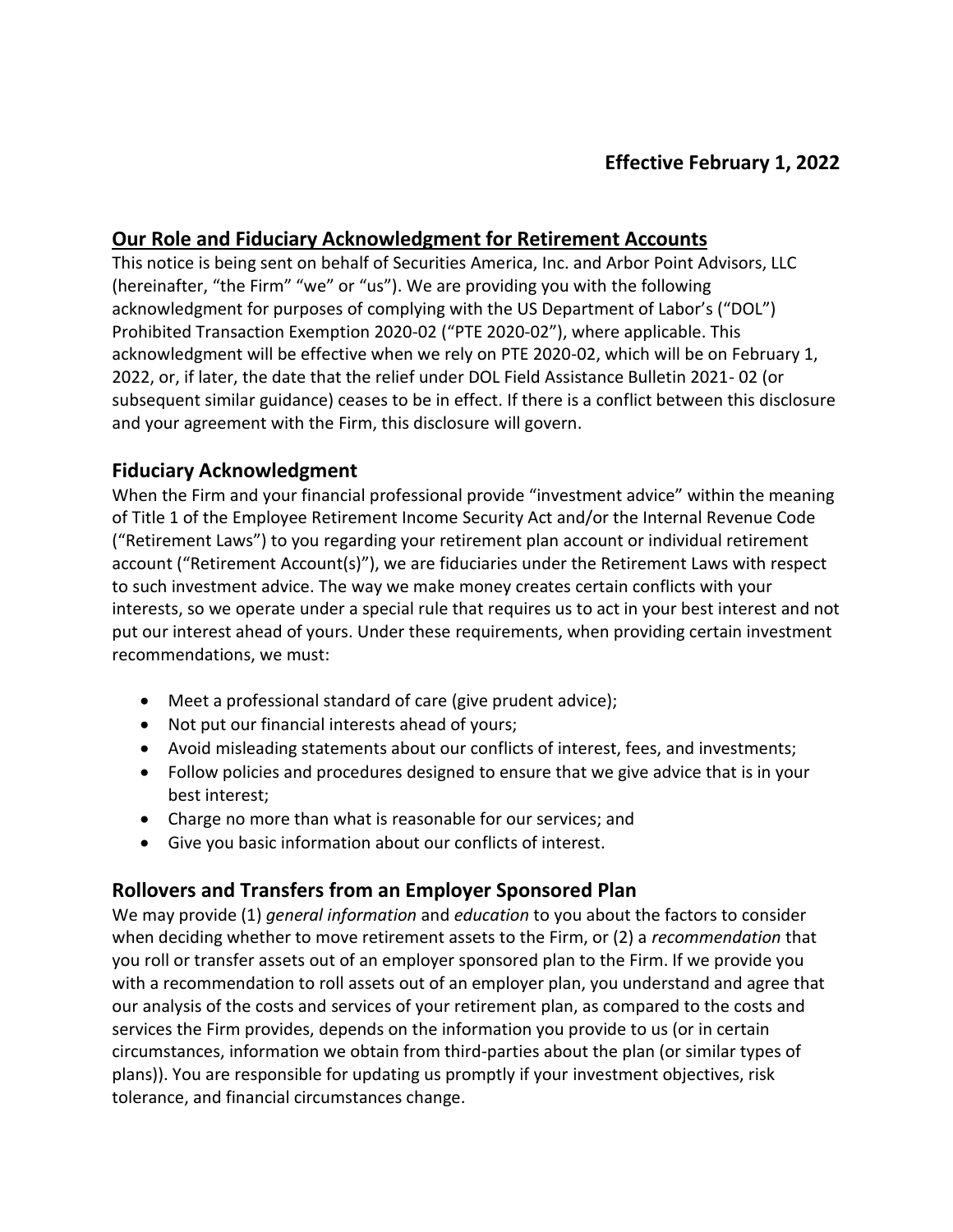# **Transfer of Individual Retirement Account ("IRA") to IRA**

If your financial professional makes a recommendation that you move assets from an IRA at another financial institution to the Firm, he or she is required to consider, based on the information you provide, whether you will be giving up certain investment-related benefits at the other financial institution, such as the effects of breakpoints or rights of accumulation, and has determined that the recommendation is in your best interest because (1) greater services and/or other benefits (including asset consolidation and holistic advice and planning) can be achieved with the Firm IRA; and (2) the costs associated with the Firm IRA are justified by these services and benefits.

# **Limitations to our Acknowledgment of Fiduciary Status**

This acknowledgment of status under the Retirement Laws does not create or expand any "fiduciary" relationship, capacity or obligations of the Firm and your financial professional under any federal or state laws, other than the Retirement Laws. There are many communications and recommendations that are not considered to be fiduciary "investment advice" under the Retirement Laws (which are subject to change), including, but not limited to:

- Recommendations with respect to non-qualified or taxable accounts you maintain with the Firm.
- Communications that are educational or informational and not intended to be viewed or construed as an individualized/personalized suggestion for you to take a particular course of action with respect to your retirement assets. Examples include:
	- o Information we provide about the performance of a security in your account.
	- $\circ$  Information and education about alternatives you have when deciding whether to roll out of an employer plan or transfer assets from one IRA to another.
	- $\circ$  Information we provide regarding the products and services we offer when you are considering whether to leave one financial institution to follow your financial professional to the Firm.
	- o Marketing materials, including information, education, or general descriptions of our services, the products we make available to you, the fees we charge, and the reasons we think you should hire us to provide services to you for your retirement and other accounts.
	- $\circ$  Transactions or trades you execute without a recommendation from us, such as an unsolicited trade.
	- $\circ$  Episodic or sporadic recommendations and interactions that are not provided as part of an ongoing or regular basis advice relationship, or recommendations made when there is no mutual understanding that our investment advice will serve as a primary basis for your investment decision(s).

You understand that when you engage with the Firm and your financial professional in a commissionable brokerage relationship for your Retirement Account(s), the Firm and your financial professional do not agree to provide investment advice or securities recommendations